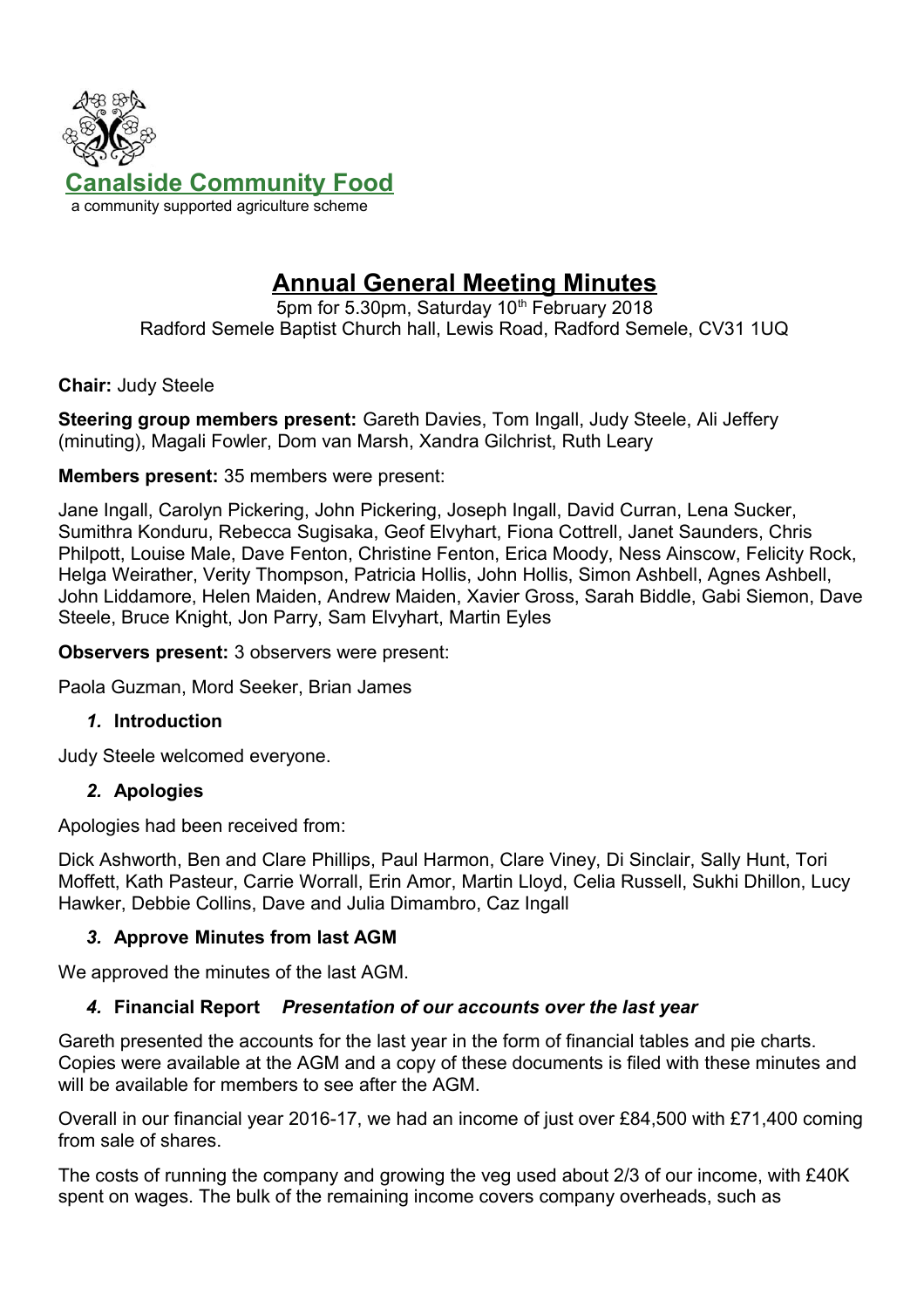administrative costs, rent of the land, social events.

The final chunk of money is for depreciation costs of investments in the company.

This year, we made a surplus of about £4,500 after tax. The price increase in 2017 has helped with giving us a surplus.

Our reserves stand at just below £45,000, of which about £6,000 is in fixed assets. The remaining (cash reserves) gives us money we can invest in the land purchase.

Over the years, our share member numbers have increased from 50 households to around 125 paying shares. In the early years we didn't make a surplus every year, but we now have a management objective to make a surplus each year and create reserves. This means when things happen, like a polytunnel collapses, we have the financial means to repair/replace it.

The members present at the AGM approved the accounts that had been prepared by the accountants for submission to company's house.

We also agreed to approve Harris Accountancy Ltd as our accountant for the time being (subject to possible changes which may be needed in light of the conversion of the company).

#### *5.* **Land purchase, including special resolution for conversion of Canalside to a community benefit society (CBS)**

Gareth outlined the process we have gone through so far with members, with a view to buying the land we currently rent.

Gareth introduced Mark Simmonds from Coop Culture who we have contracted to help us with the land buying process. He also introduced Ollie Rodker who works for the Ecological Land Coop and who will be helping out with the process.

Gareth also explained the principles of being a Community Benefit Society.

Finally Gareth outlined the plan and timeline for the land buying process.

All this information will be filed with these minutes.

Members had an opportunity to ask questions about the plans.

A special resolution was proposed to members to:

- $-$  agree to the conversion from a company to a CBS
- agree to the conversion with the rules appended to these minutes
- agree to the conversion with the named founder members (Gareth Davies, Judy Steele, Ali Jeffery)

We took a vote and members present unanimously agreed to accept the special resolution which is detailed in full below:

> **The Companies Act 2006** COMPANY LIMITED BY SHARES **SPECIAL RESOLUTION OF CANALSIDE COMMUNITY FOOD LTD Company No. 05921658**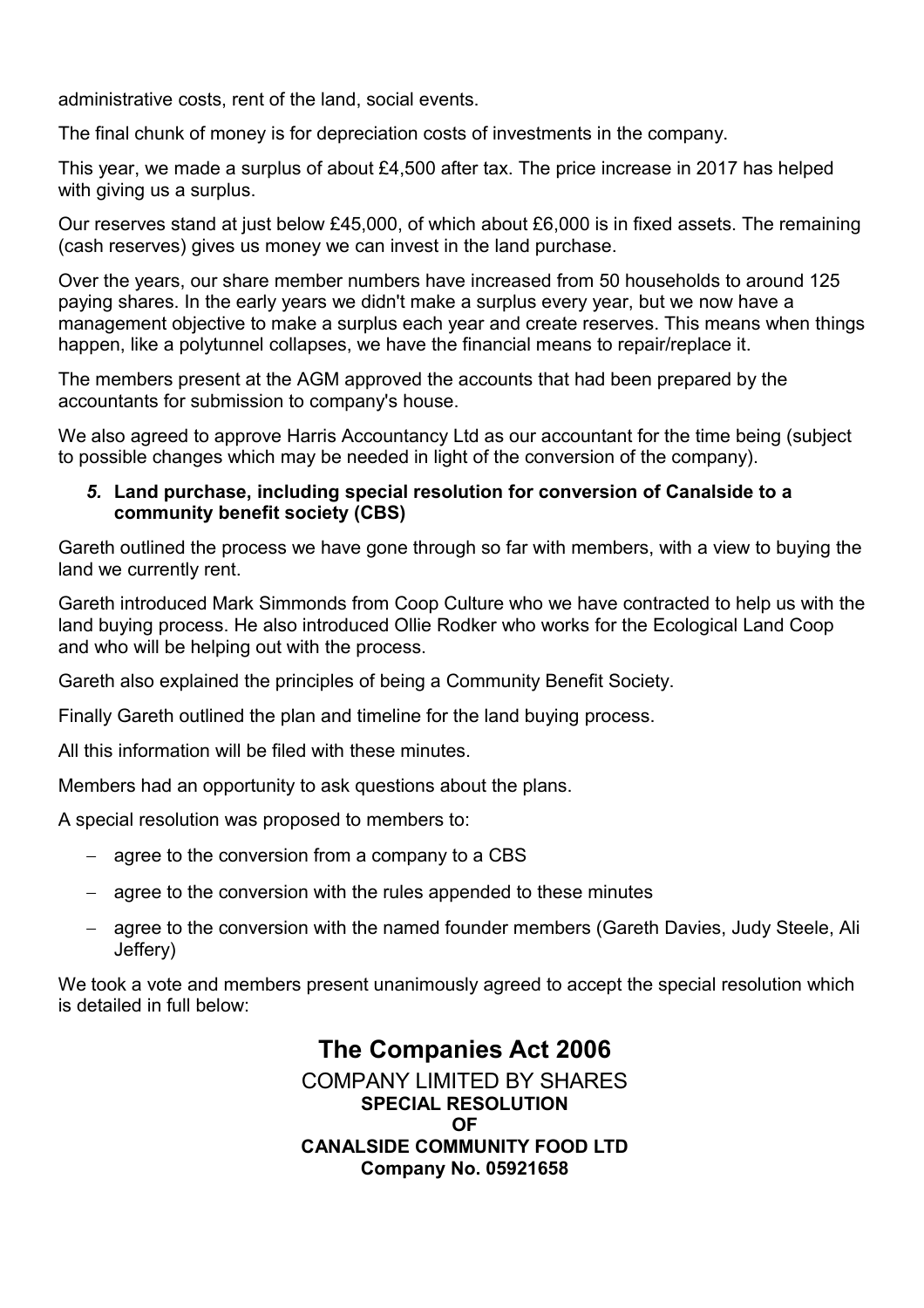In accordance with the Companies Act 2006, the directors of the Company propose that the following resolution is passed as a special resolution.

## **SPECIAL RESOLUTION**

It is resolved that:

- 1. **This company, under section 115(1) of the Co-operative and Community Benefit Societies Act 2014 shall convert itself into a society registered under that Act.**
- 2. **In addition to the secretary, the following 3 members of the company shall sign the rules of the new Society:**

| Member 1 | <b>Gareth Davies</b> |
|----------|----------------------|
| Member 2 | <b>Judy Steele</b>   |
| Member 3 | Ali Jeffery          |

3. **The 3 members listed above may accept any alterations made by the FCA without further consulting the company.**

## **Signed**

**Secretary/Director of the Company …………………………………………**

**Chairperson of the meeting at which the resolution was passed ………………………………**

**Date of the meeting at which the resolution was passed 10th February 2018**

## *6.* **Steering Group elections**

John Ingall stood down from the steering group in 2017 and we thanked him for his work on the steering group. Matt Western changed in role from a steering group member to an advisory steering group member who will participate in steering group activities when he can.

No-one joined the steering group in the last year. The other members of the steering group were co-opted to the steering group to work with the founder members of the new community benefit society. These are:

Tom Ingall, Magali Fowler, Dom van Marsh, Xandra Gilchrist, Ruth Leary

There are other Canalside members who have expressed an interest in joining the steering group. At the point when they decide they would like to become members of the steering group, the steering group will co-opt these people to the steering group until the next opportunity for them to be elected officially.

## *7.* **Meal**

A bring-and-share mid-winter feast was enjoyed by those present.

# *8.* **Summary of year by Dom van Marsh, head grower**

Dom van Marsh gave an illustrated talk entitled 'Canalside in 2017...from A to Z'.